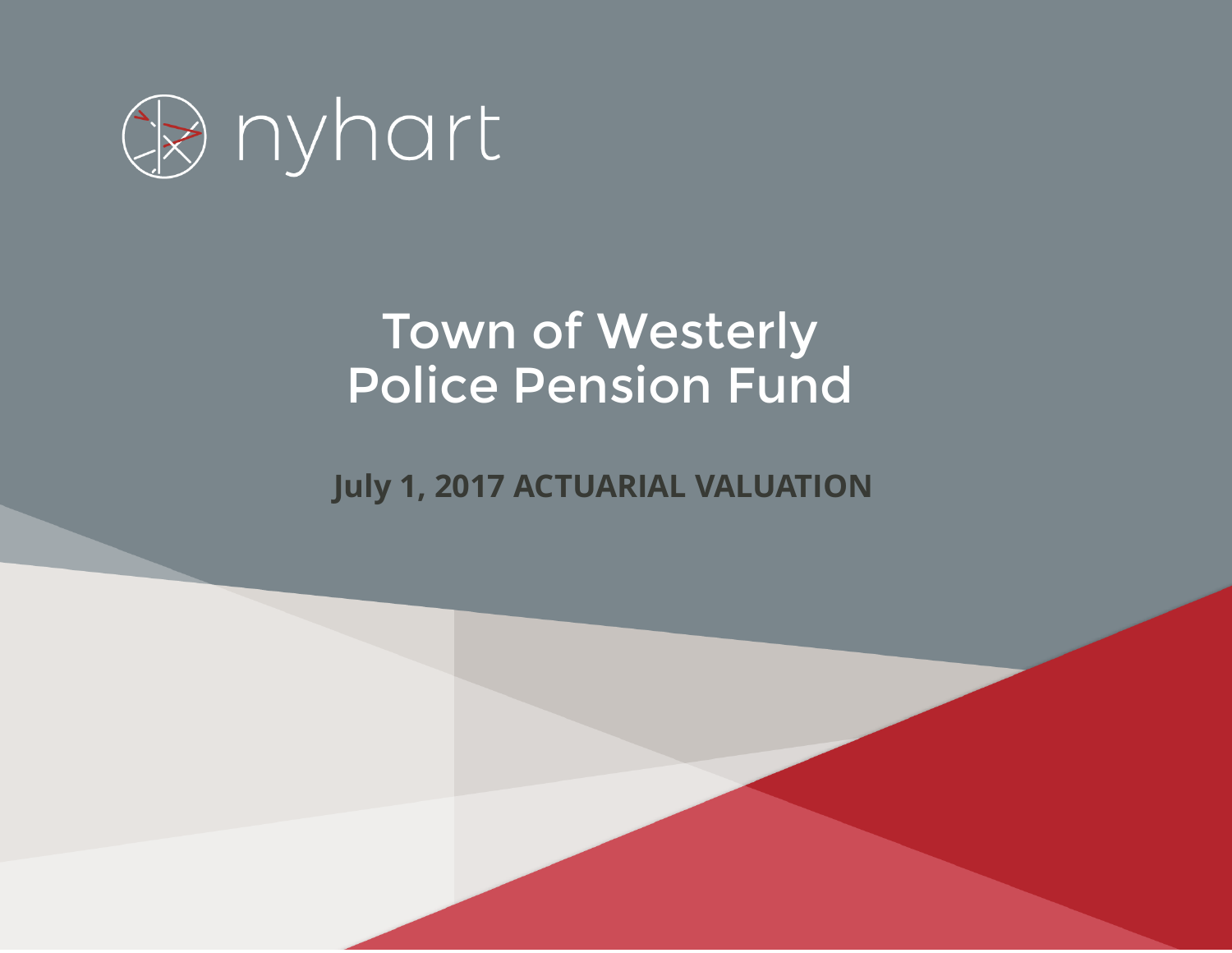|                                                                       |    | <b>Table of Contents</b> |
|-----------------------------------------------------------------------|----|--------------------------|
| <b>Actuarial Certification</b>                                        | 3  |                          |
| <b>Executive Summary</b>                                              | 5  |                          |
| <b>Summary Results</b>                                                | 5  |                          |
| Changes Since Prior Valuation and Key Notes                           | 6  |                          |
| <b>Assets and Liabilities</b>                                         | 7  |                          |
| Present Value of Future Benefits                                      | 7  |                          |
| <b>Entry Age Accrued Liability</b>                                    | 8  |                          |
| Asset Information                                                     | 9  |                          |
| Reconciliation of Gain/Loss                                           | 11 |                          |
| <b>Contribution Requirements</b>                                      | 12 |                          |
| Development of Actuarial Recommended Contribution                     | 12 |                          |
| <b>Demographic Information</b>                                        | 13 |                          |
| <b>Participant Reconciliation</b>                                     | 15 |                          |
| <b>Plan Provisions</b>                                                | 17 |                          |
| <b>Actuarial Assumptions</b>                                          | 19 |                          |
| <b>Other Measurements</b>                                             | 22 |                          |
| Actuarial Recommended Contribution for Plan Year Ending June 30, 2019 | 23 |                          |

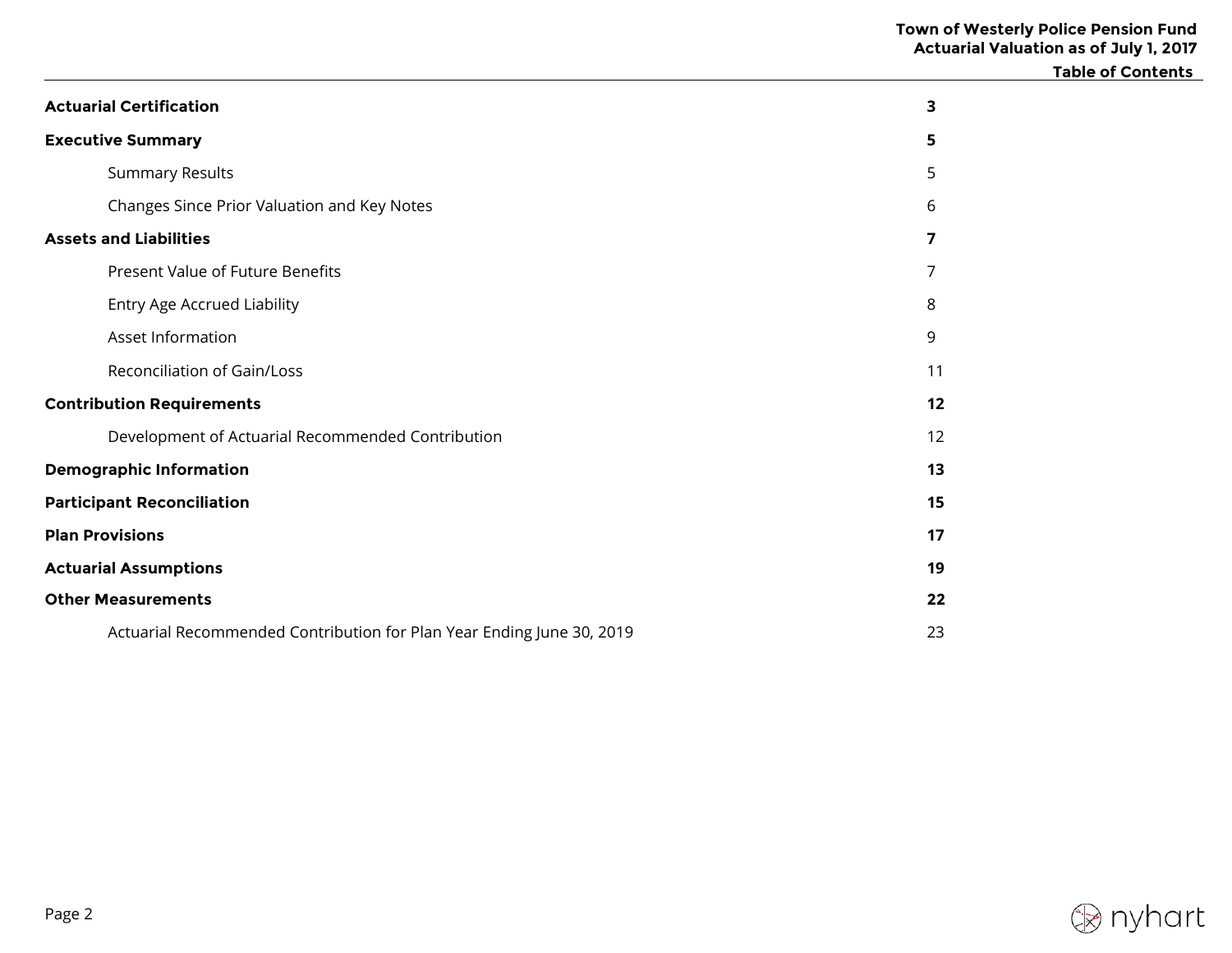At the request of the plan sponsor, this report summarizes the actuarial results of the Town of Westerly Police Pension Fund as of July 1, 2017. The purpose of this report is to communicate the following results of the valuation:

- Funded Status;
- Determine Actuarial Recommended Contribution for plan year ending June 30, 2018; and
- Determine Actuarial Recommended Contribution for plan year ending June 30, 2019.

This report has been prepared in accordance with the applicable Federal and State laws. Consequently, it may not be appropriate for other purposes. Please contact Nyhart prior to disclosing this report to any other party or relying on its content for any purpose other than that explained above. Failure to do so may result in misrepresentation or misinterpretation of this report.

The results in this report were prepared using information provided to us by other parties. The census and asset information has been provided to us by the employer. We have reviewed the provided data for reasonableness when compared to prior information provided, but have not audited the data. Where relevant data may be missing, we have made assumptions we believe to be reasonable. We are not aware of any significant issues with and have relied on the data provided. Any errors in the data provided may result in a different result than those provided in this report. A summary of the data used in the valuation is included in this report.

The actuarial assumptions and methods were chosen by the employer. In our opinion, all actuarial assumptions and methods are individually reasonable and in combination represent our best estimate of anticipated experience of the plan. Future actuarial measurements may differ significantly from the current measurements presented in this report due to such factors as the following:

- plan experience differing from that anticipated by the economic or demographic assumptions;
- changes in economic or demographic assumptions;
- increases or decreases expected as part of the natural operation of the methodology used for these measurements (such as the end of an amortization period); and
- changes in plan provisions or applicable law.

We did not perform an analysis of the potential range of future measurements due to the limited scope of our engagement. This report has been prepared in accordance with generally accepted actuarial principles and practice.

Neither Nyhart nor any of its employees have any relationship with the plan or its sponsor which could impair or appear to impair the objectivity of this report. To the extent that this report or any attachment concerns tax matters, it is not intended to be used and cannot be used by a taxpayer for the purpose of avoiding penalties that may be imposed by law.

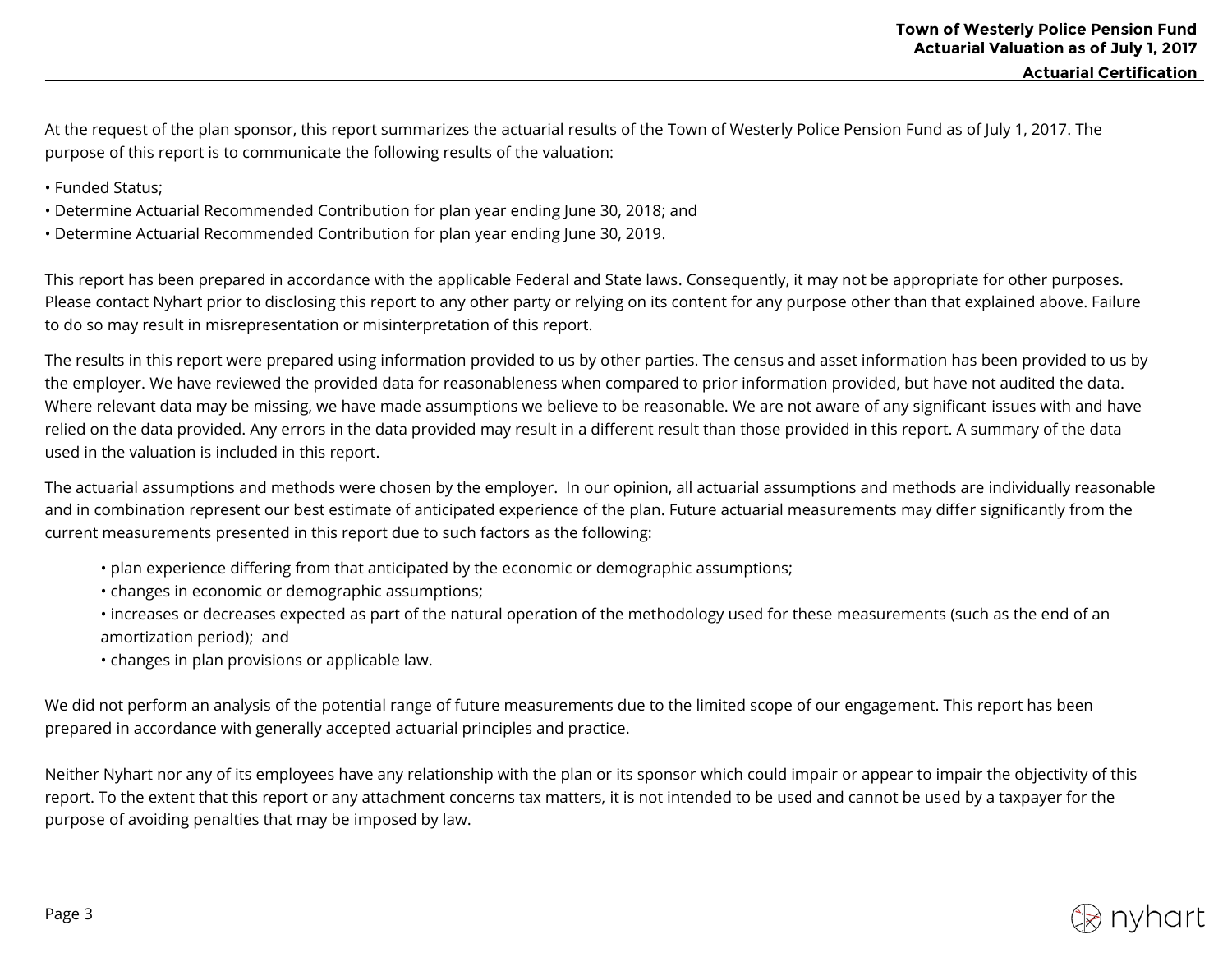**Actuarial Certification**

The undersigned are compliant with the continuing education requirements of the Qualification Standards for Actuaries Issuing Statements of Actuarial Opinion in the United States and are available for any questions.

Nyhart

\_\_\_\_\_\_\_\_\_\_\_\_\_\_\_\_\_\_\_\_\_\_\_\_\_\_\_\_\_\_\_\_\_\_\_\_\_\_\_\_\_\_\_\_\_\_\_\_ \_\_\_\_\_\_\_\_\_\_\_\_\_\_\_\_\_\_\_\_\_\_\_\_\_\_\_\_\_\_\_\_\_\_\_\_\_\_\_\_\_\_\_ Elizabeth A. Wiley, ASA David D. Harris, ASA, EA, MAAA

12/8/2017 Date

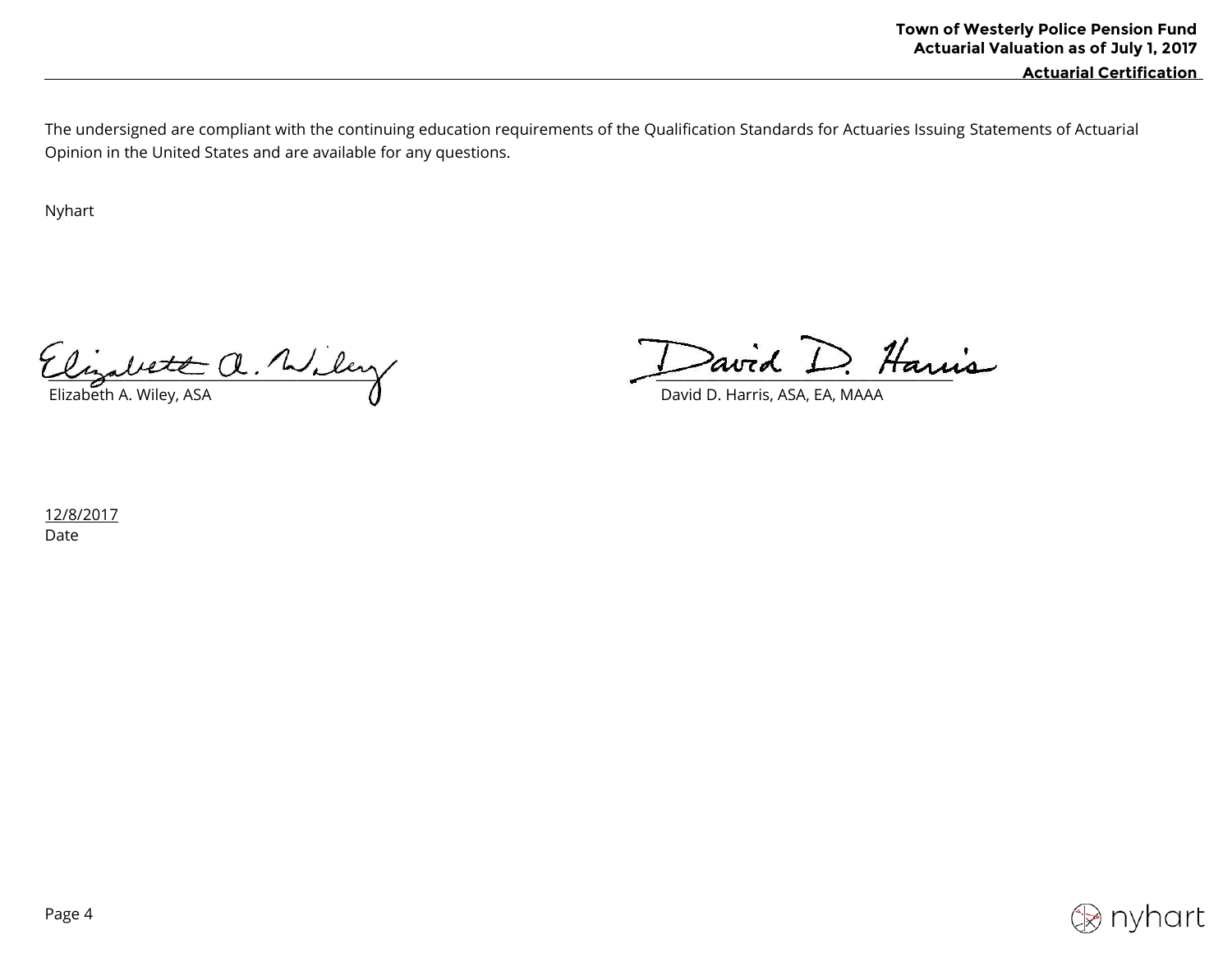**Executive Summary** 

# **Summary Results**

The actuarial valuation's primary purpose is to produce a scorecard measure displaying the funding progress of the plan toward the ultimate goal of paying benefits at retirement. The accrued liability is based on an entry age level percentage of pay.

|              |              |        |                                 | <b>History of Funded Ratio</b> |      |
|--------------|--------------|--------|---------------------------------|--------------------------------|------|
|              |              |        |                                 |                                |      |
| \$41,967,326 | \$46,420,634 | 100.0% |                                 |                                |      |
| 29,123,313   | 32,963,763   | 90.0%  |                                 |                                |      |
| 12,844,013   | 13,456,871   | 80.0%  |                                 |                                |      |
| 69.4%        | 71.0%        | 70.0%  |                                 |                                |      |
| 69.2%        | 70.2%        | 60.0%  |                                 |                                |      |
|              |              |        |                                 |                                |      |
|              |              |        |                                 |                                |      |
| \$29,062,295 | \$32,601,961 | 30.0%  |                                 |                                |      |
| \$29,123,313 | \$32,963,763 | 20.0%  |                                 |                                |      |
| 100.2%       | 101.1%       |        |                                 |                                |      |
|              |              |        |                                 |                                | 2017 |
| 49           | 48           |        |                                 |                                |      |
|              |              |        |                                 |                                |      |
| 46           | 48           |        |                                 |                                |      |
| 96           | 97           |        |                                 |                                |      |
|              |              |        | 50.0%<br>40.0%<br>10.0%<br>0.0% | 2013                           | 2015 |

| <b>Cost Measures for Plan Year Ending:</b> | June 30, 2017 | June 30, 2018 | June 30, 2019 |
|--------------------------------------------|---------------|---------------|---------------|
| Actuarial Recommended Contribution         | \$1,667,700   | \$1,610,200   | \$1,636,400   |
| Actuarial Recommended Contribution (as a   |               |               |               |
| percentage of projected payroll)           | 40.9%         | 43.9%         | 42.3%         |
| Total Payroll                              | \$4,077,370   | \$3,665,217   | \$3,866,804   |

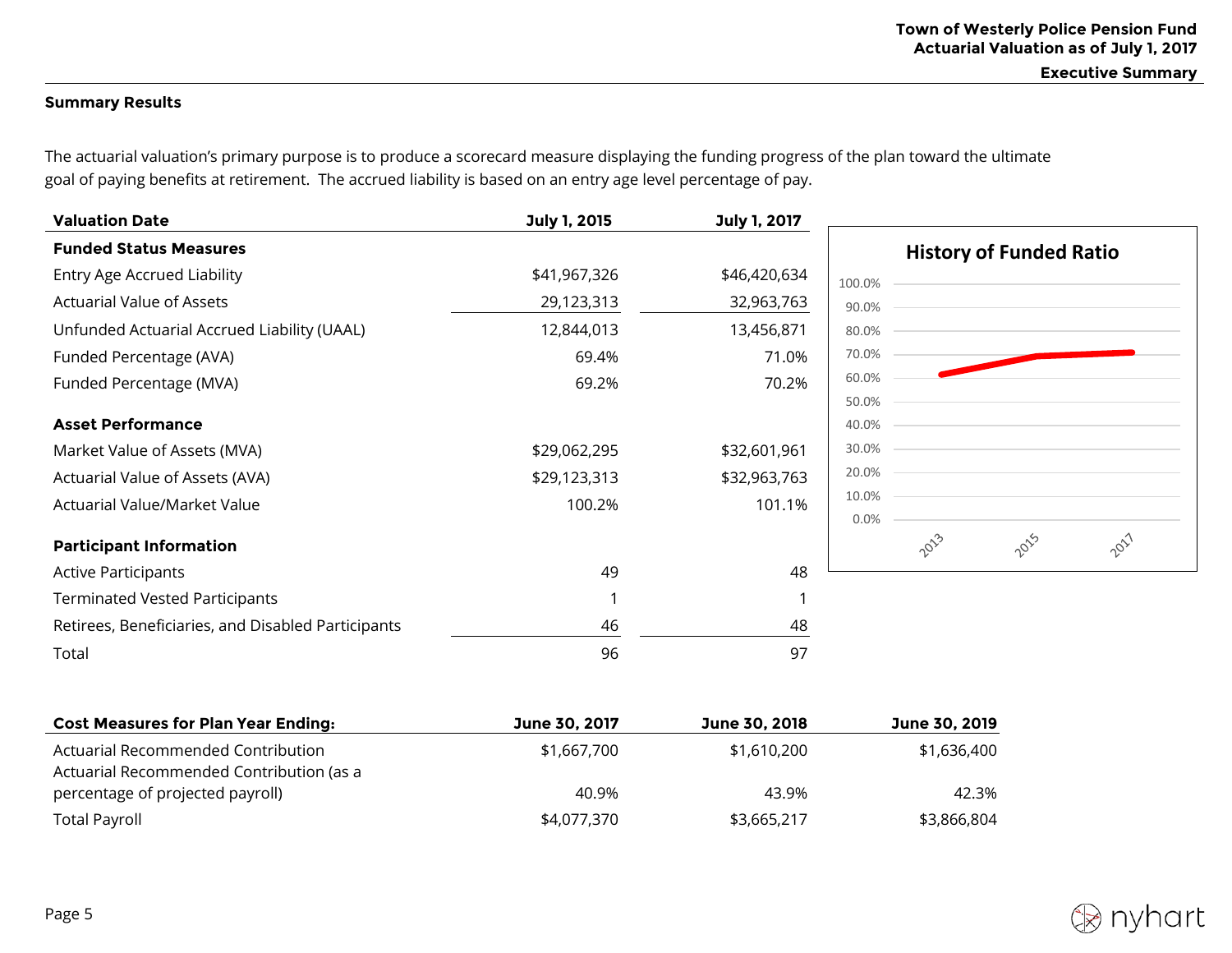**Executive Summary** 

# **Changes since Prior Valuation and Key Notes**

The mortality table has been updated from using the fully generational scale MP-2015 to using the fully generational scale MP-2016. The mortality table (RP-2014 Total) and the year in which improvements begin (2006) remain the same. This change results in a decrease in liability and normal cost.

The valuation interest rate has been reduced from 7.50% to 7.25% to match future expected asset performance. This change resulted in an increase in liability and normal cost.

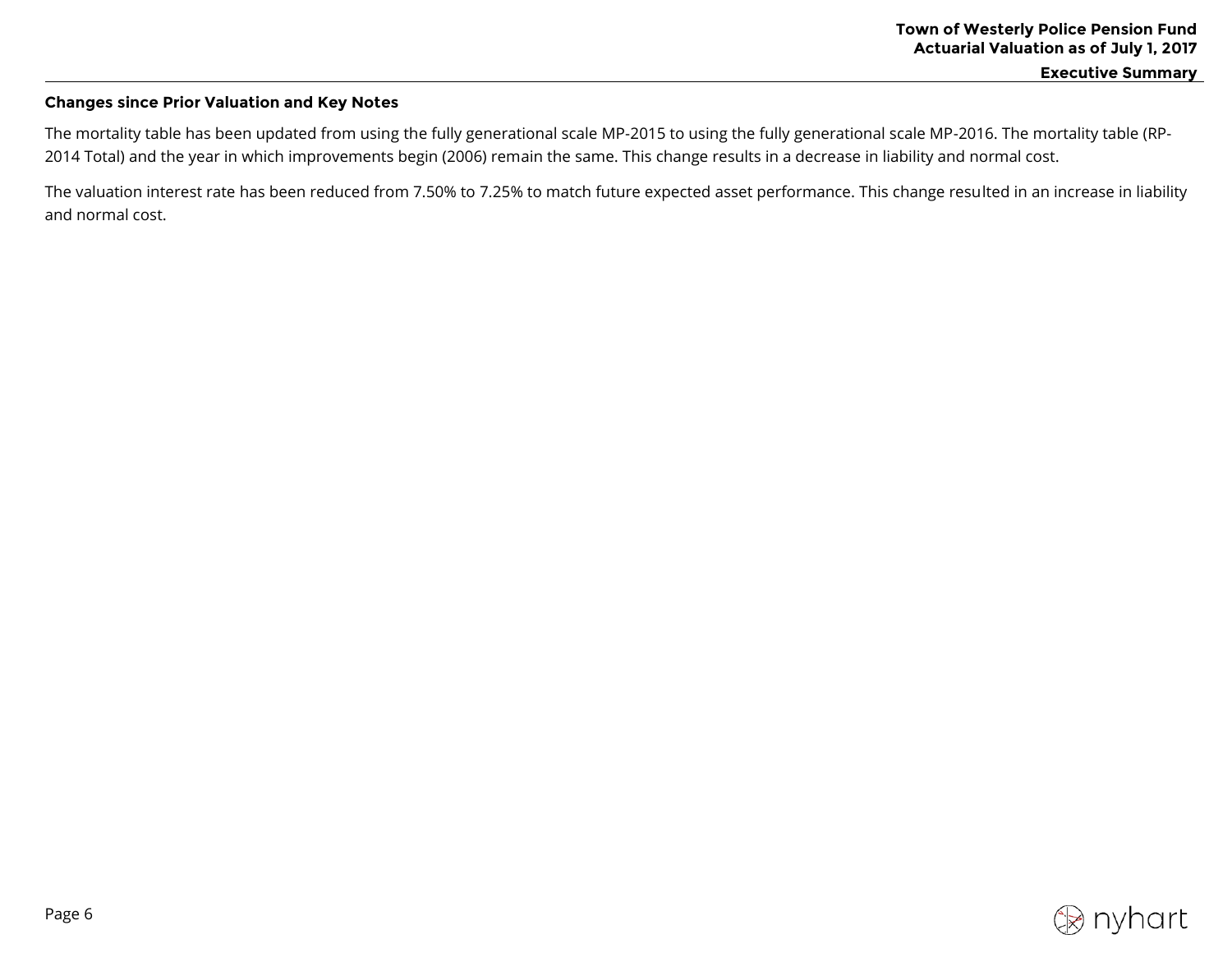# **Present Value of Future Benefits**

The Present Value of Future Benefits represents the future benefits payable to the existing participants.

|                                         | July 1, 2017 |   |
|-----------------------------------------|--------------|---|
| <b>Present Value of Future Benefits</b> |              | B |
| Active participants                     |              |   |
| Retirement                              | \$21,229,312 |   |
| Disability                              | \$645,523    |   |
| Death                                   | \$219,949    |   |
| Termination                             | \$614,066    |   |
| Refund of contributions                 | \$0          |   |
| Total active                            | \$22,708,850 |   |
| Inactive participants                   |              |   |
| Retired participants                    | \$30,302,845 |   |
| <b>Beneficiaries</b>                    | \$1,334,551  |   |
| Disabled participants                   | \$0          |   |
| Terminated vested participants          | \$267,136    |   |
| Total inactive                          | \$31,904,532 |   |
| Total                                   | \$54,613,382 |   |



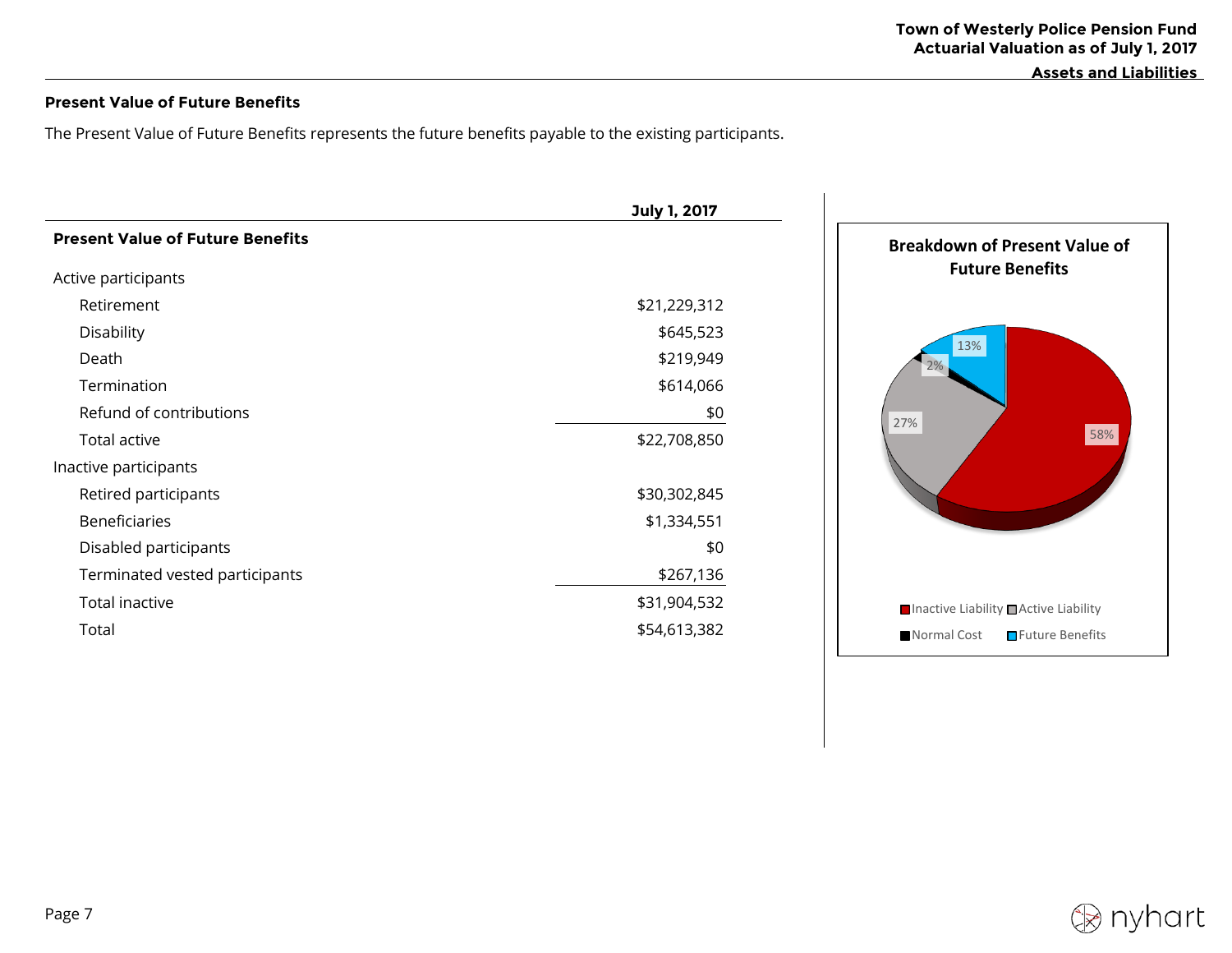# **Accrued Liability**

The Accrued Liability measures the present value of benefits earned as of the valuation date, using a specified set of actuarial assumptions.

|                                | July 1, 2017 |
|--------------------------------|--------------|
| Active participants            |              |
| Retirement                     | \$14,377,463 |
| Disability                     | \$176,575    |
| Death                          | \$65,013     |
| Termination                    | (\$102,949)  |
| <b>Refund Contributions</b>    | \$0          |
| <b>Total Active</b>            | \$14,516,102 |
| Inactive participants          |              |
| Retired participants           | \$30,302,845 |
| <b>Beneficiaries</b>           | \$1,334,551  |
| Disabled participants          | \$0          |
| Terminated vested participants | \$267,136    |
| <b>Total Inactive</b>          | \$31,904,532 |
| Total                          | \$46,420,634 |

Normal Cost \$904,511



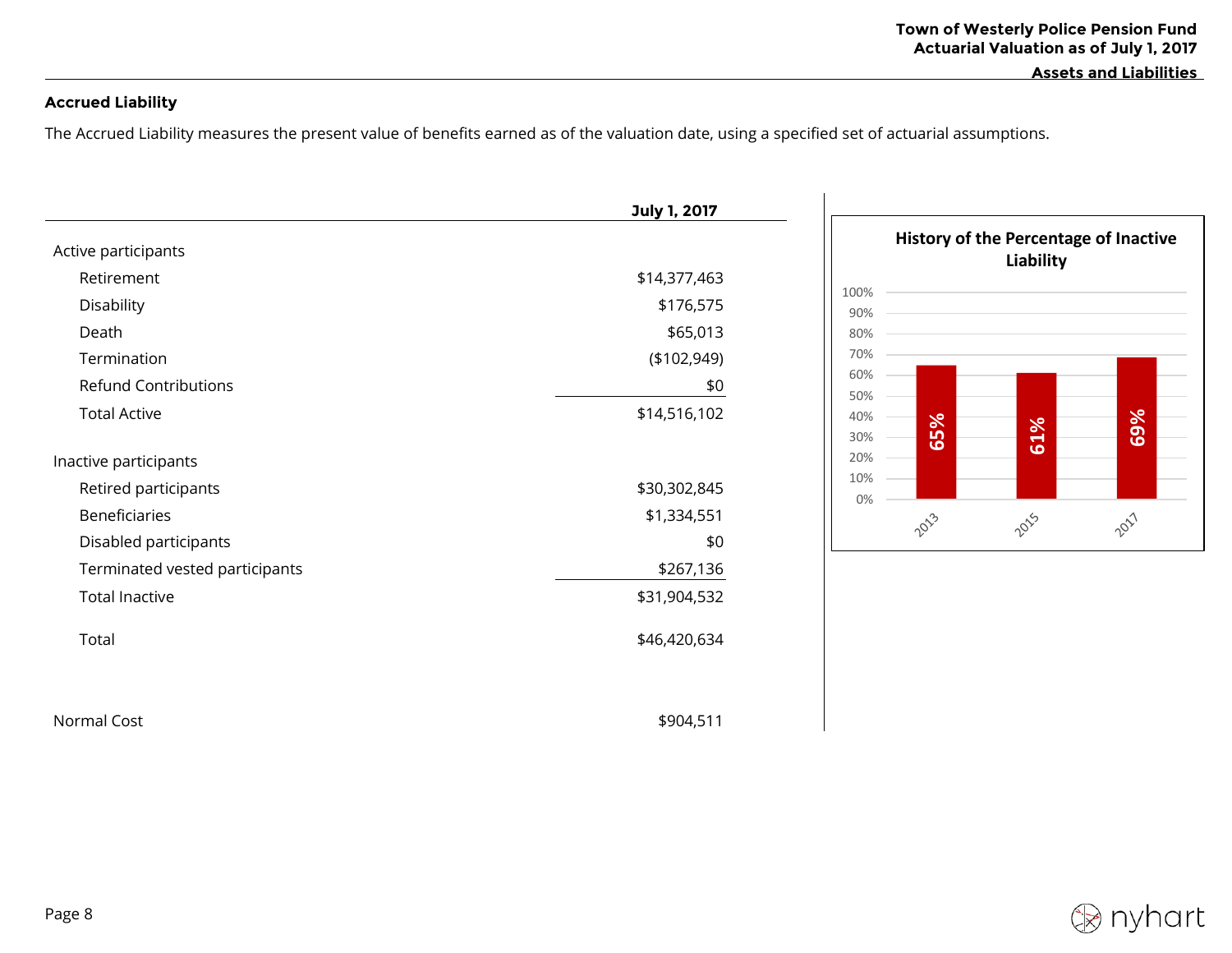# **Asset Information**

The amount of assets backing the pension promise is the most significant driver of volatility and future costs within a pension plan. The investment performance of the assets directly offsets the ultimate cost.

|                                                   | July 1, 2017 |
|---------------------------------------------------|--------------|
| <b>Market Value Reconciliation</b>                |              |
| Market value of assets, as of 7/1/2016            | \$32,102,387 |
| Contributions                                     |              |
| Employer contributions                            | 2,120,000    |
| Employee contributions                            | 388,426      |
| Total                                             | \$2,508,426  |
| Investment income                                 | 3,809,221    |
| Benefit payments                                  | (2,940,074)  |
| Investment expenses                               | (77, 950)    |
| Market value of assets, beginning of current year | \$35,402,010 |
| Return on Market Value                            | 11.7%        |
| <b>Actuarial Value of Assets</b>                  |              |
| Value at beginning of current year                | \$35,794,887 |
| Actuarial Value as a % of Market Value            | 101.11%      |



|             | <b>Market Value of Assets</b> | <b>Actuarial Value of Assets</b> |
|-------------|-------------------------------|----------------------------------|
| Pension     | \$32,601.961                  | \$32,963,763                     |
| <b>OPEB</b> | \$2,800,049                   | \$2,831,124                      |

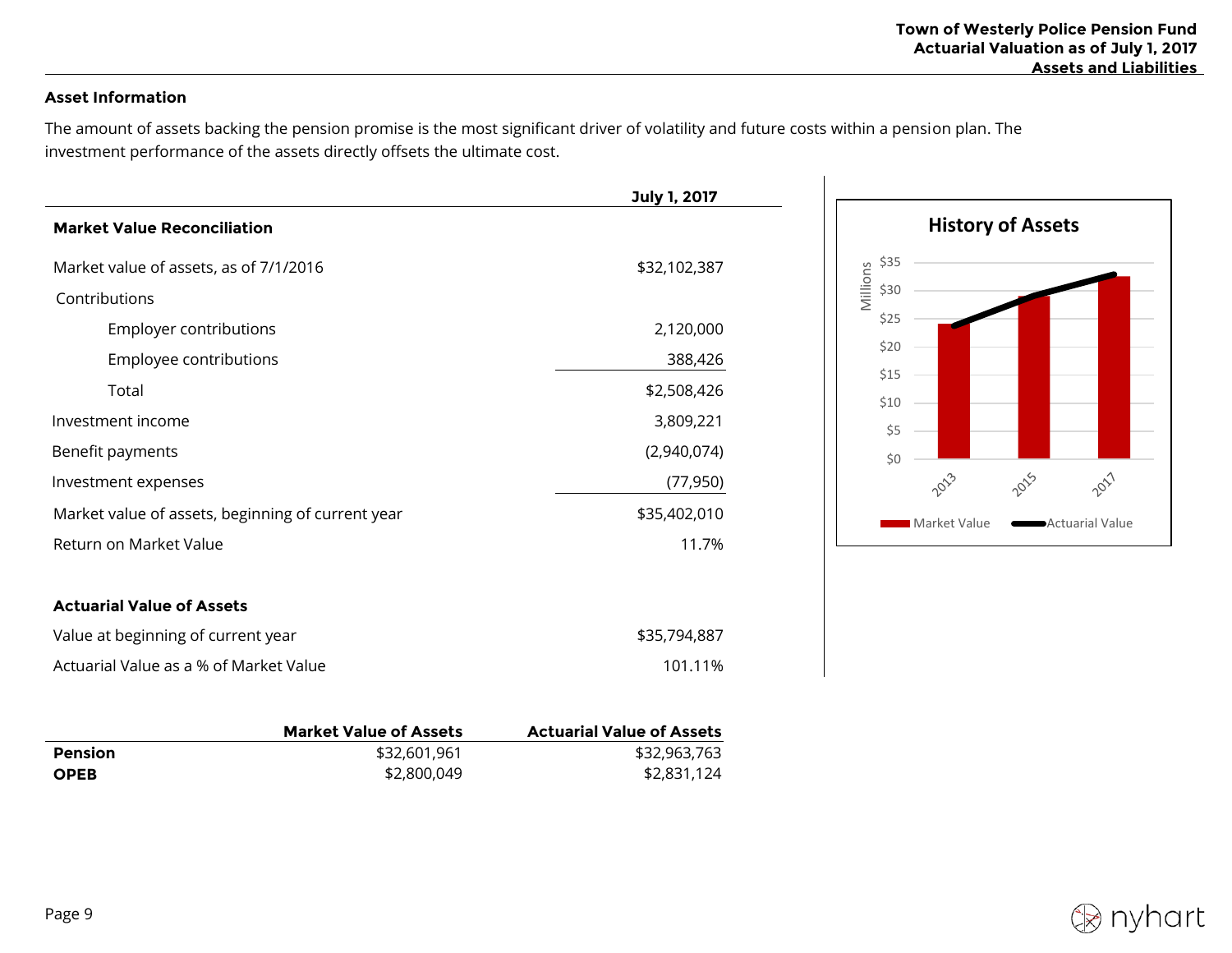# **Asset Information (continued) – Development of Actuarial Value of Assets**

Plan Assets are used to develop funded percentages and contribution requirements.

|            |                                                                                                                                                                                                                                             | July 1, 2017                                                       |
|------------|---------------------------------------------------------------------------------------------------------------------------------------------------------------------------------------------------------------------------------------------|--------------------------------------------------------------------|
|            | <b>Investment Gain or (Loss)</b>                                                                                                                                                                                                            |                                                                    |
|            | Expected market value of assets<br>(a) Market value of assets, as of 7/1/2016<br>(b) Contributions                                                                                                                                          | \$32,102,387<br>2,508,426                                          |
|            | (c) Benefit payments<br>(d) Expected return<br>(e) Expected market value of assets, beginning of current year                                                                                                                               | (2,940,074)<br>2,391,785<br>\$34,062,524                           |
| 2.         | Market value of assets, beginning of current year                                                                                                                                                                                           | \$35,402,010                                                       |
| 3.         | Actual return on market value                                                                                                                                                                                                               | \$3,731,271                                                        |
| 4.         | Amount subject to phase in [(3) – (1d)]                                                                                                                                                                                                     | \$1,339,486                                                        |
| 5.         | Phase in of asset gain/(loss)<br>(a) Current year (80% x \$1,339,486)<br>(b) First prior year (60% x (\$2,211,565))<br>Second prior year (40% x (\$979,173))<br>(C)<br>Third prior year (20% x \$1,270,708)<br>(d)<br>Total phase-in<br>(e) | \$1,071,589<br>(1,326,939)<br>(391, 669)<br>254,142<br>(\$392,877) |
| 6.         | Actuarial value of assets, beginning of current year [(2)-(5e)]                                                                                                                                                                             | \$35,794,887                                                       |
| $\sqrt{2}$ | Return on actuarial value of assets                                                                                                                                                                                                         | 7.0%                                                               |

|                | <b>Actuarial Value of Assets</b> |
|----------------|----------------------------------|
| <b>Pension</b> | \$32,963,763                     |
| <b>OPEB</b>    | \$2,831,124                      |

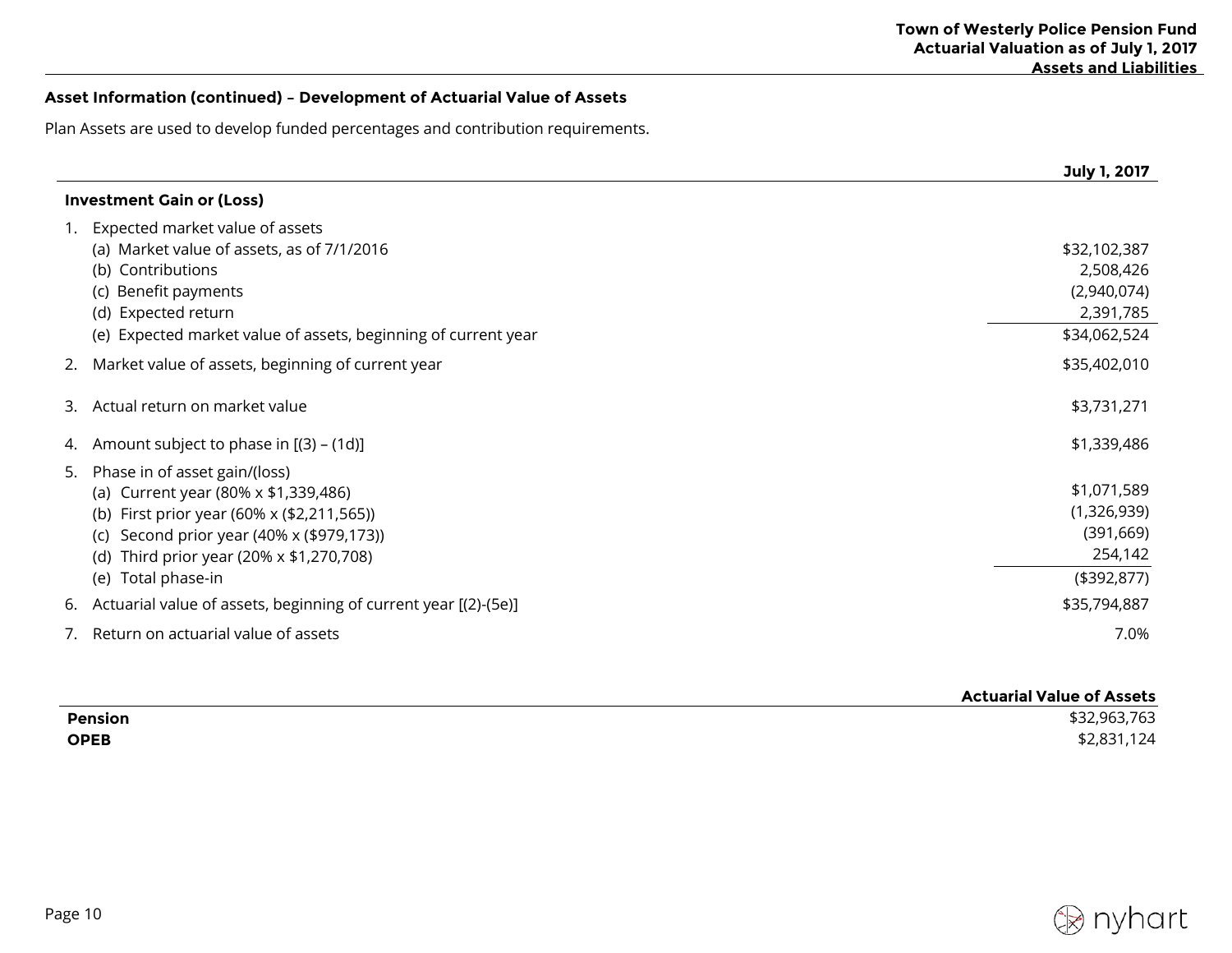$\overline{\phantom{0}}$ 

# **Reconciliation of Gain/Loss**

|                                                                   | July 1, 2017 |
|-------------------------------------------------------------------|--------------|
| <b>Liability (Gain)/Loss</b>                                      |              |
| 1. Actuarial liability, as of 7/1/2015                            | \$41,967,326 |
| 2. Normal cost for prior 2 years                                  | 1,988,824    |
| 3. Benefit payments                                               | (4,277,632)  |
| 4. Expected Interest                                              | 6,519,853    |
| 5. Change in Assumptions                                          | 1,221,777    |
| 6. Change in Plan Provisions                                      | 0            |
| 7. Expected actuarial liability, beginning of current year        | \$47,420,148 |
| 8. Actual actuarial liability                                     | \$46,420,634 |
| 9. Liability (Gain)/Loss, (8) - (7)                               | (4999, 514)  |
| <b>Asset Gain/(Loss)</b>                                          |              |
| 10. Actuarial value of assets, as of 7/1/2015                     | \$29,123,313 |
| 11. Contributions                                                 | 4,205,158    |
| 12. Benefit payments                                              | (4,277,632)  |
| 13. Expected Investment return                                    | 4,526,880    |
| 14. Expected actuarial value of assets, beginning of current year | \$33,577,719 |
| 15. Actual actuarial value of assets, beginning of current year   | \$32,963,763 |
| 16. Asset Gain/(Loss), (15) - (14)                                | (\$13,956)   |
| Total (Gain)/Loss, (9) - (16)                                     | (\$385,558)  |

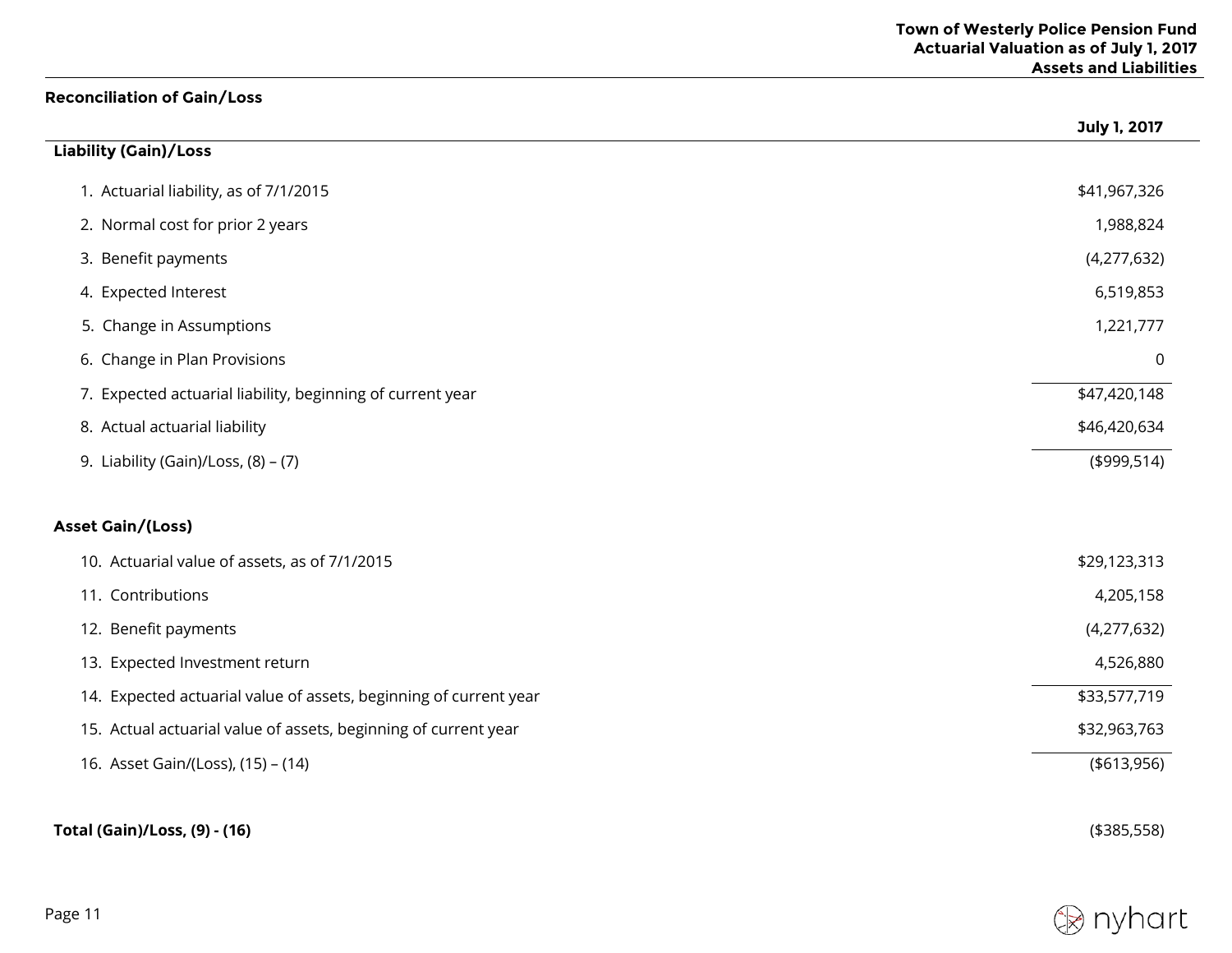# **Development of Actuarial Recommended Contribution**

The minimum recommended contribution is the annual amount necessary to fund the plan according to funding policies and/or applicable laws.

|                                                                                                                                               | <b>July 1, 2017</b> |                                               |
|-----------------------------------------------------------------------------------------------------------------------------------------------|---------------------|-----------------------------------------------|
| <b>Funded Position</b>                                                                                                                        |                     | <b>History of Contributions</b>               |
| 1. Entry Age Accrued Liability                                                                                                                | \$46,420,634        | (% of Payroll)                                |
| Actuarial value of assets<br>2.                                                                                                               | \$32,963,763        | 70%                                           |
| Unfunded actuarial accrued liability (UAAL)<br>3.                                                                                             | \$13,456,871        | 60%<br>50%                                    |
| <b>Employer Contributions</b>                                                                                                                 |                     | 40%                                           |
| Normal Cost                                                                                                                                   |                     | 30%                                           |
| (a) Total normal cost                                                                                                                         | \$904,511           | 20%                                           |
| (b) Expected participant contributions                                                                                                        | \$448,582           | 10%                                           |
| (c) Employer normal cost                                                                                                                      | \$455,929           | 0%<br>200 200 201 202 202 202 202 202 202 202 |
| Amortization of UAAL<br>2.                                                                                                                    | \$1,085,602         | ■ Recommended<br>■ Actual                     |
| Applicable interest<br>3.                                                                                                                     | \$68,623            |                                               |
| Actuarial recommended funding contribution for plan year<br>4.<br>ending June 30, 2018<br>$(1c) + (2) + (3)$ , rounded to the nearest hundred | \$1,610,200         | <b>History of Contributions</b><br>\$2,000    |



nyhart

Thousands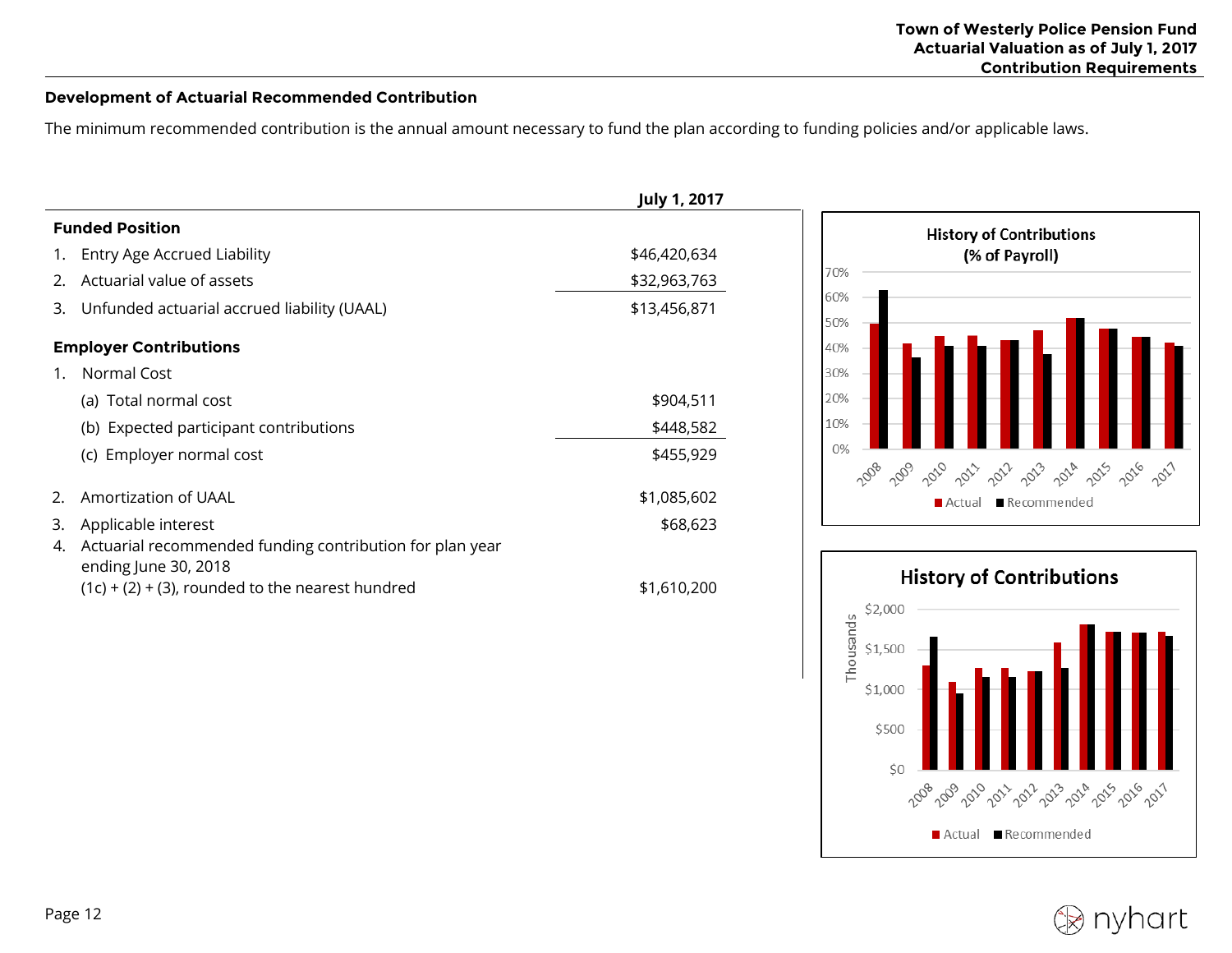# **Demographic Information**

The foundation of a reliable actuarial report is the participant information provided by the plan sponsor. Monitoring trends in demographic information is crucial for long-term pension planning.

|                                        | July 1, 2017 |  |
|----------------------------------------|--------------|--|
| <b>Participant Counts</b>              |              |  |
| <b>Active Participants</b>             | 48           |  |
| <b>Retired Participants</b>            | 42           |  |
| <b>Beneficiaries</b>                   | 6            |  |
| <b>Terminated Vested Participants</b>  |              |  |
| <b>Total Participants</b>              | 97           |  |
| <b>Active Participant Demographics</b> |              |  |
| Average Age                            | 38.2         |  |
| Average Service                        | 11.1         |  |
| Average Compensation                   | \$76,359     |  |
| Covered Payroll                        | \$3,665,217  |  |



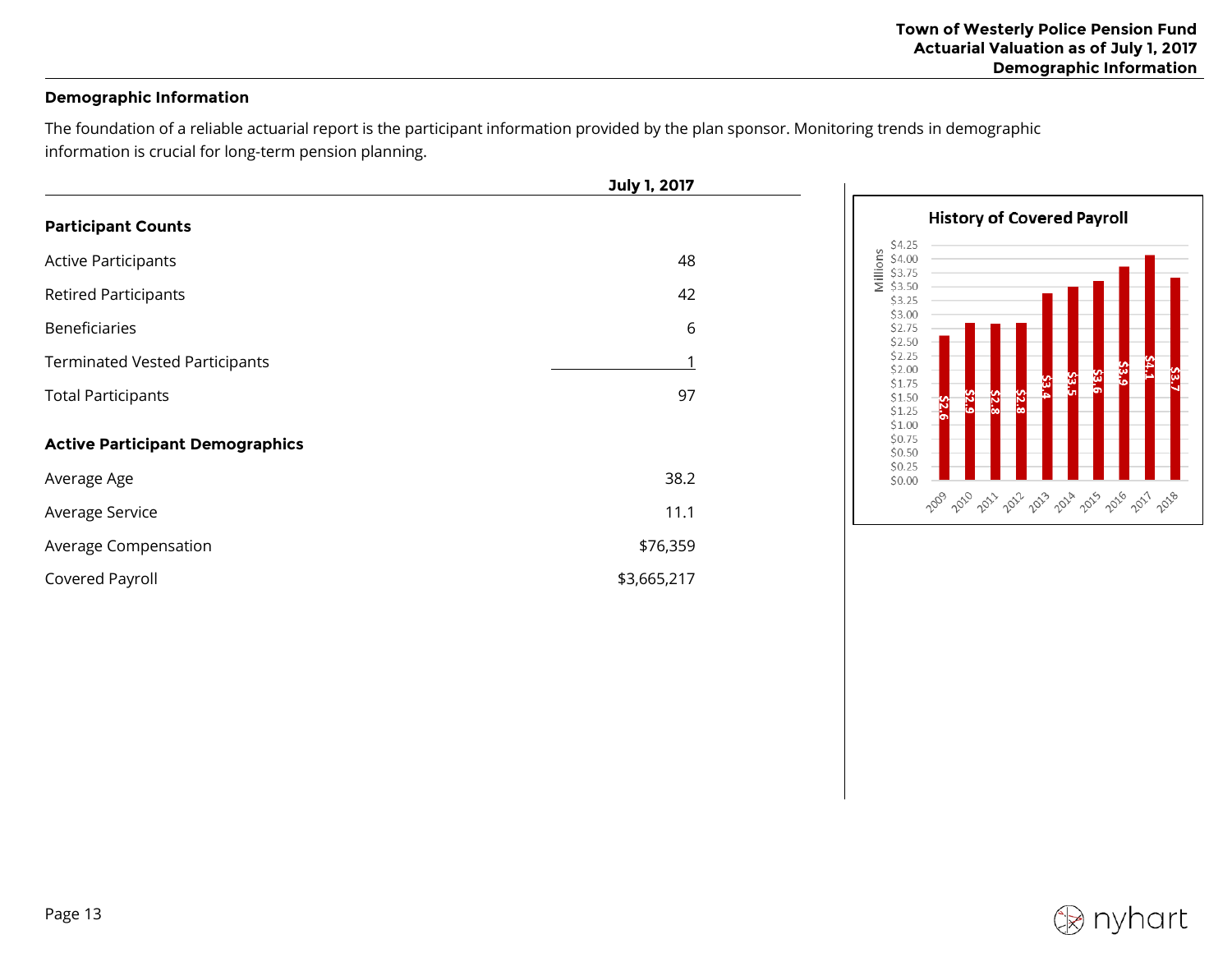# **Demographic Information (continued)**

|                                          | July 1, 2017 |  |
|------------------------------------------|--------------|--|
| <b>Retiree Statistics</b>                |              |  |
| Average Age                              | 61.0         |  |
| Average Monthly Benefit                  | \$4,104      |  |
| <b>Beneficiary Statistics</b>            |              |  |
| Average Age                              | 70.6         |  |
| Average Monthly Benefit                  | \$1,698      |  |
| <b>Terminated Participant Statistics</b> |              |  |
| Average Age                              | 49.3         |  |
| Average Monthly Benefit                  | \$2,216      |  |

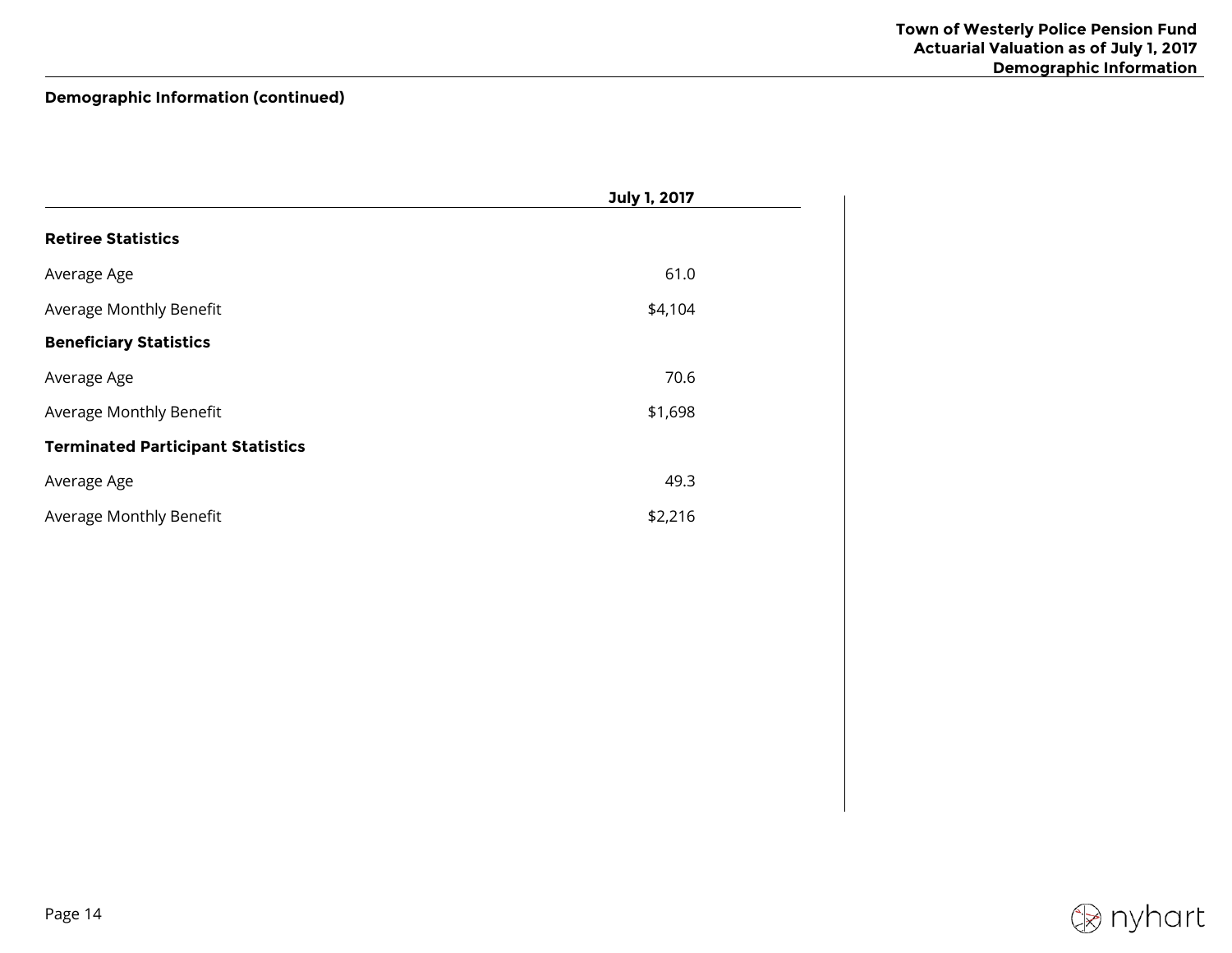# **Participant Reconciliation**

|                      | <b>Active</b> | <b>Terminated</b><br><b>Vested</b> | <b>Disabled</b> | Retired | <b>Beneficiaries</b> | <b>Totals</b> |
|----------------------|---------------|------------------------------------|-----------------|---------|----------------------|---------------|
| <b>Prior Year</b>    | 49            |                                    | $\Omega$        | 38      | 8                    | 96            |
| <b>Active</b>        |               |                                    |                 |         |                      |               |
| To Retired           | (6)           | 0                                  | 0               | 6       | 0                    |               |
| To Non-Participating | (1)           |                                    |                 |         | ი                    | (1)           |
| To Lump Sum Cash-Out | (1)           | $\Omega$                           | 0               | 0       | 0                    | (1)           |
| <b>Retired</b>       |               |                                    |                 |         |                      |               |
| To Death             | 0             | 0                                  | 0               | (2)     | 0                    | (2)           |
| <b>Survivor</b>      |               |                                    |                 |         |                      |               |
| To Death             |               |                                    | 0               | 0       | (3)                  | (3)           |
| <b>Additions</b>     |               |                                    |                 |         |                      | 8             |
| <b>Departures</b>    | O             |                                    |                 |         | 0                    | 0             |
| <b>Current Year</b>  | 48            |                                    | $\Omega$        | 42      | 6                    | 97            |

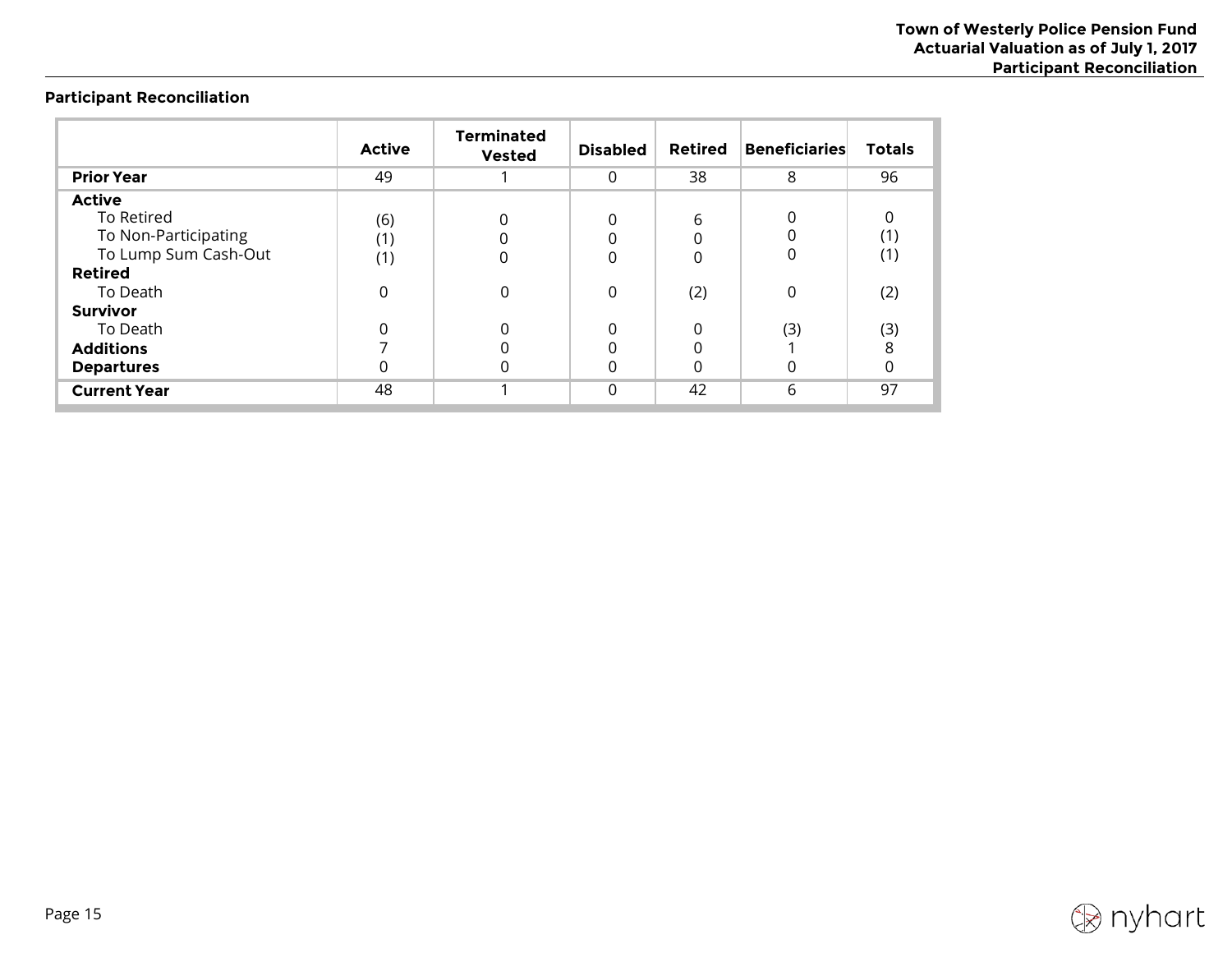# **Active Participant Schedule**

Active participant information grouped based on age and service.

|                  | <b>Years of Service</b> |                |                |          |                |   |                                     |         |               |
|------------------|-------------------------|----------------|----------------|----------|----------------|---|-------------------------------------|---------|---------------|
| <b>Age Group</b> | $0$ to 5                | 5 to 10        | 10 to 15       | 15 to 20 |                |   | 20 to 25 25 to 30 30 to 35 35 to 40 | 40 & Up | <b>Total</b>  |
| Under 25         | $\overline{4}$          |                |                |          |                |   |                                     |         | 4             |
| 25 to 29         | 5                       | $\mathsf{3}$   |                |          |                |   |                                     |         | 8             |
| 30 to 34         | 1                       | 5              | 1              |          |                |   |                                     |         | 7             |
| 35 to 39         |                         | $\overline{4}$ |                |          |                |   |                                     |         | 5             |
| 40 to 44         |                         |                | 3              | 6        | 1              |   |                                     |         | 10            |
| 45 to 49         | 1                       |                | $\overline{2}$ | 6        | $\overline{2}$ |   |                                     |         | 11            |
| 50 to 54         |                         |                |                |          | 1              | 1 |                                     |         | $\mathcal{P}$ |
| 55 to 59         |                         |                |                | 1        |                |   |                                     |         |               |
| 60 to 64         |                         |                |                |          |                |   |                                     |         |               |
| 65 to 69         |                         |                |                |          |                |   |                                     |         |               |
| 70 & up          |                         |                |                |          |                |   |                                     |         |               |
| Total            | 11                      | 12             | $\overline{7}$ | 13       | $\overline{4}$ | 1 |                                     |         | 48            |

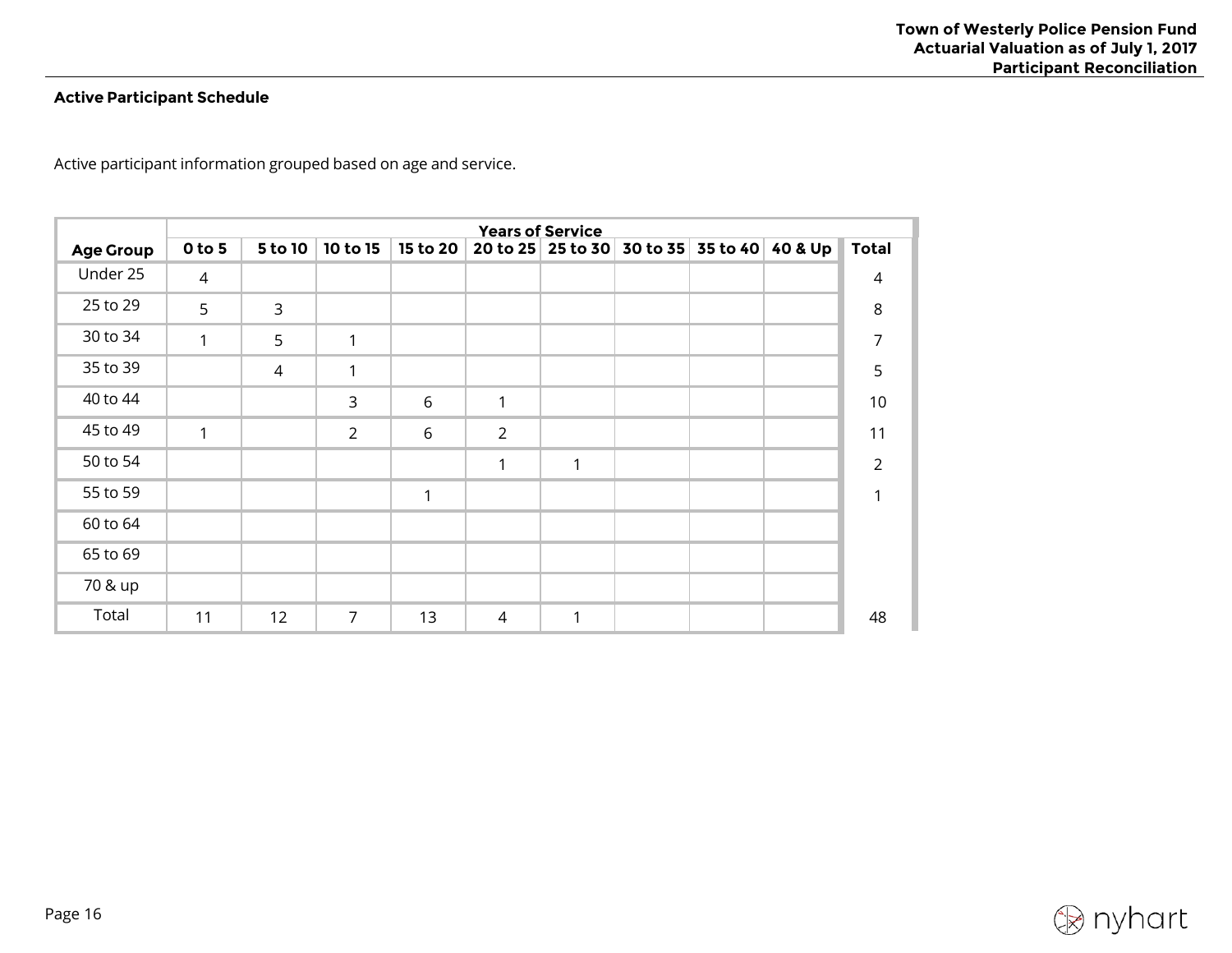# **Participation**

All regular police officers are eligible to participate.

### **Normal retirement benefit**

A pension for life computed as 50% of annual pay for 20 years of service plus 2% times annual pay for each year of service over 20 years up to 5 years plus 1% times annual pay for each year of service over 25 years (maximum service equals 30)

For those hired after July 1, 2010, a pension for life computed as 50% of annual pay for 25 years of service plus 3% times annual pay for each year of service over 25 years (maximum service equals 30)

#### **Normal retirement date**

Effective July 1, 1987, a policeman may retire upon completion of 20 years of service Effective July 1, 2010, a policeman hired after July 1, 2010 may retire upon completion of 25 years of service Effective July 1, 2013, a policeman hired after July 1, 2013 may retire upon completion of 25 years of service and attainment of age 52

#### **Annual pay**

Base salary for the 12 months immediately preceding retirement

#### **Credited service**

Period of employment as police officer of Town

### **Normal form of payment**

67.5% Joint & Survivor annuity

# **Vesting**

100% vested after 10 years of service. Participants with less than 10 years of service receive a return of employee contributions with interest.

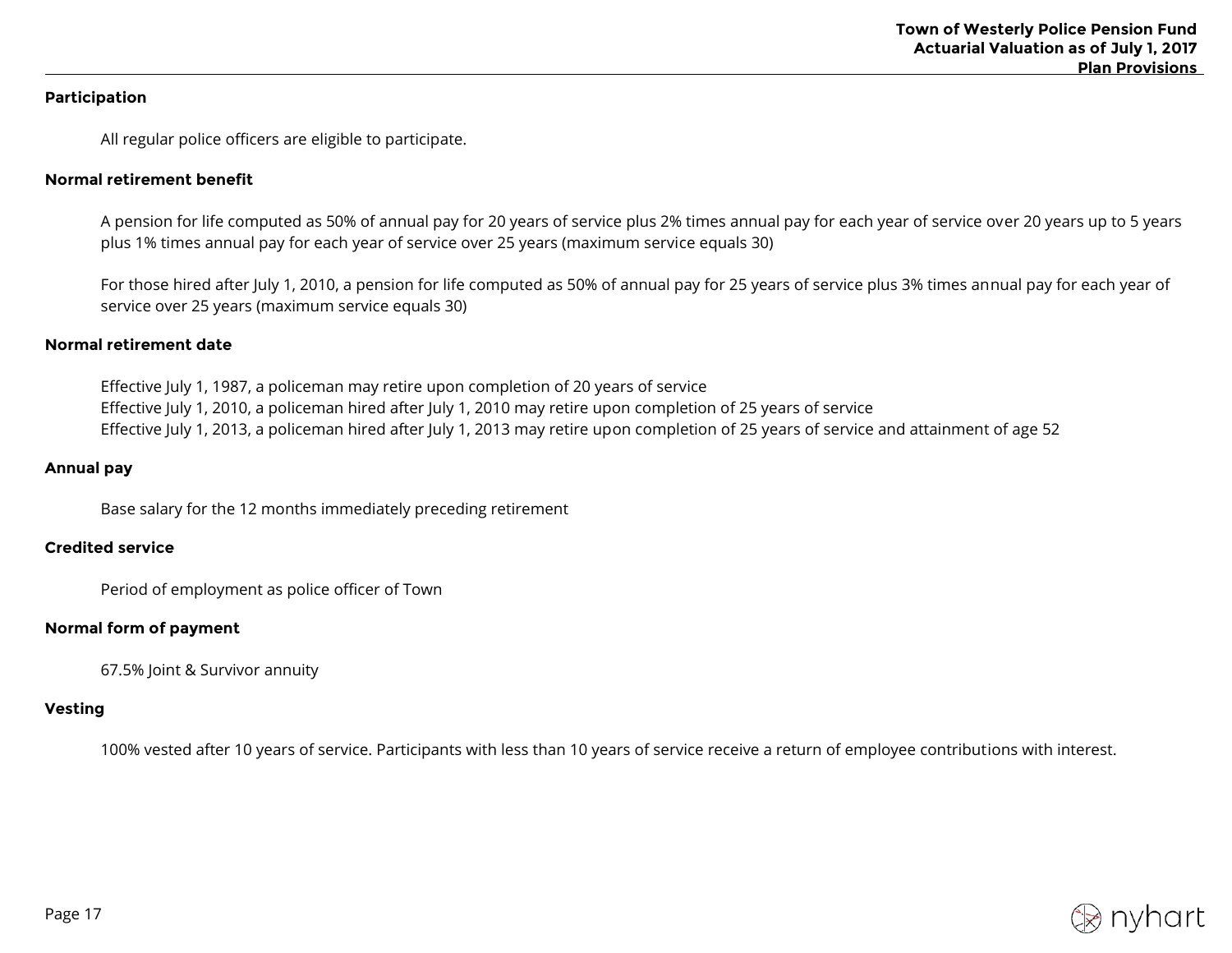# **Non Occupational Disability retirement**

10% of final Annual Pay for participants with less than 10 years of service, 18% for 10 to 15 years of service, and 27% for 15 to 20 years of service

#### **Occupational Disability retirement**

50% of final Annual Pay

#### **Preretirement death benefit**

Return of member's contributions with interest.

#### **Postretirement death benefit**

Continuation of 67.5% of deceased retired member's pension to spouse until death or remarriage. If no eligible spouse, benefit payable to dependent children under age 18

#### **Death in line of duty benefit**

Heirs shall receive benefits the member would have been entitled to as though they had been members of the bargaining unit for 20 years

#### **Cost-of-living adjustment**

Retired on or after July 1, 1998 3.0% Simple Hired after July 1, 2013 **2.0%** Simple

#### **Member Contributions**

12.0% of pay

Retired prior to June 30, 1990 2.5% Simple, retroactive to July 1, 1993 Retired on or after June 30, 1990 **2.5% Simple, effective July 1, 1994** Hired after July 1, 2010 3.0% Simple after earlier of 5 years of payment or attainment of age 52

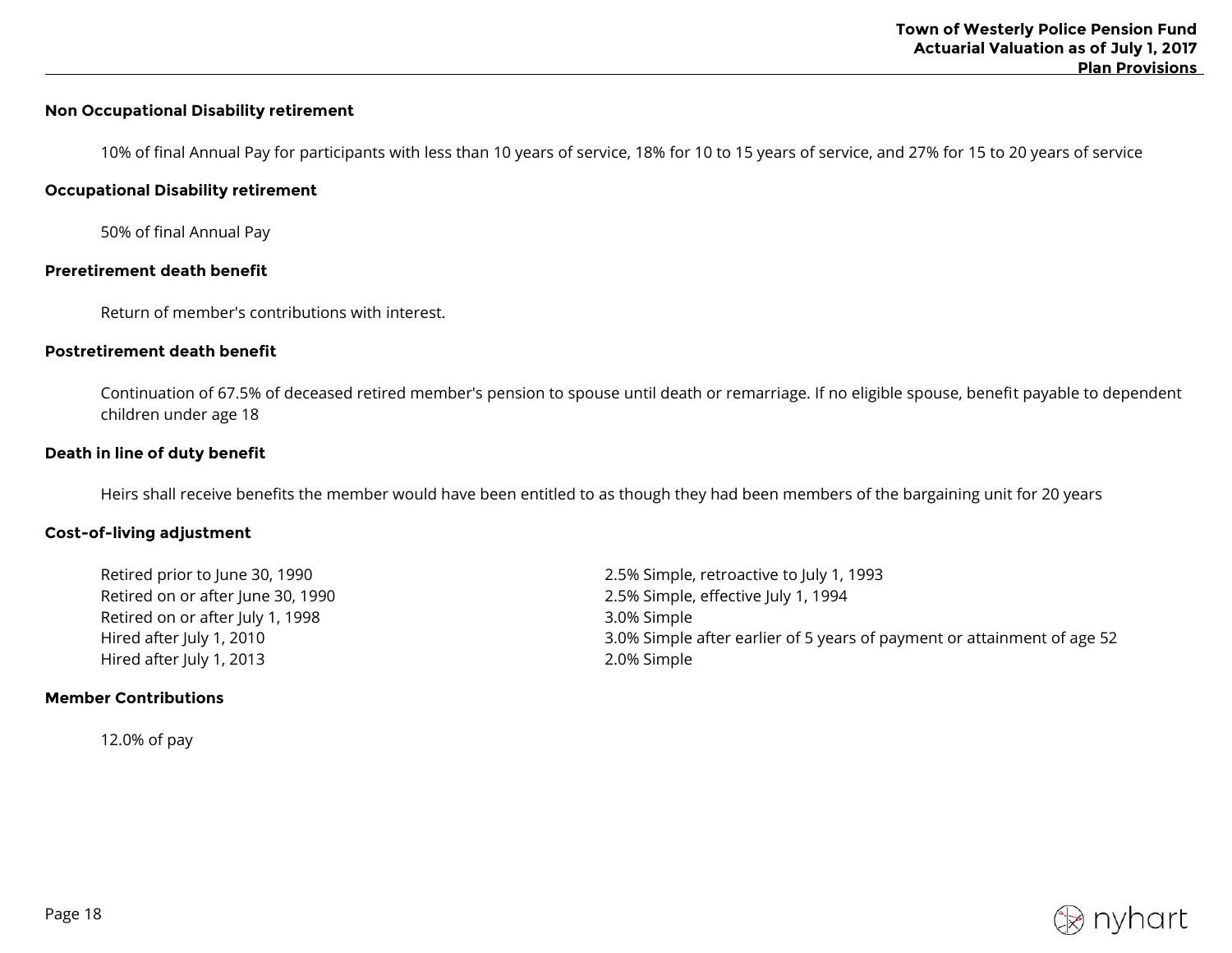Unless otherwise specified, assumptions have been set based on results from the 2014 experience study prepared by Hooker & Holcombe.

| <b>Valuation Date</b>         | July 1, 2017                                                                                                                                                                  |                |  |  |
|-------------------------------|-------------------------------------------------------------------------------------------------------------------------------------------------------------------------------|----------------|--|--|
| <b>Participant Data</b>       | Collected as of July 1, 2017                                                                                                                                                  |                |  |  |
| <b>Actuarial Cost Method</b>  | Entry Age Method                                                                                                                                                              |                |  |  |
| <b>Asset Valuation Method</b> | Fair market value of assets on the measurement date adjusted for a five year phase-in of gains<br>and losses of plan assets at 20% per year                                   |                |  |  |
| <b>Amortization Method</b>    | Closed 30-year level dollar amortization of the Unfunded Actuarial Accrued Liability beginning<br>July 1, 2013.                                                               |                |  |  |
| <b>Interest Rate</b>          | 7.25% net of investment expenses                                                                                                                                              |                |  |  |
|                               | This assumption has been set by the plan sponsor in conjunction with their asset advisors.<br>Detailed evaluation of this assumption was outside the scope of our engagement. |                |  |  |
| <b>Annual Pay Increases</b>   | <b>Service</b>                                                                                                                                                                | Rate           |  |  |
|                               | 0                                                                                                                                                                             | 15.00%         |  |  |
|                               |                                                                                                                                                                               | 14.00%         |  |  |
|                               | $\overline{2}$                                                                                                                                                                | 12.00%         |  |  |
|                               | 3                                                                                                                                                                             | 11.00%         |  |  |
|                               | 4                                                                                                                                                                             | 10.00%         |  |  |
|                               | 5                                                                                                                                                                             | 9.00%          |  |  |
|                               | 6                                                                                                                                                                             | 8.00%          |  |  |
|                               | 7                                                                                                                                                                             | 7.00%          |  |  |
|                               | 8                                                                                                                                                                             | 6.00%          |  |  |
|                               | 9                                                                                                                                                                             | 5.50%          |  |  |
|                               | 10                                                                                                                                                                            | 5.25%          |  |  |
|                               | $11 - 12$                                                                                                                                                                     | 5.00%          |  |  |
|                               | 13                                                                                                                                                                            | 4.75%          |  |  |
|                               | 14                                                                                                                                                                            | 4.50%          |  |  |
|                               |                                                                                                                                                                               |                |  |  |
|                               | 15<br>$16+$                                                                                                                                                                   | 4.25%<br>4.00% |  |  |

The annual pay increases reflect the employer's average target increase for a career employee.

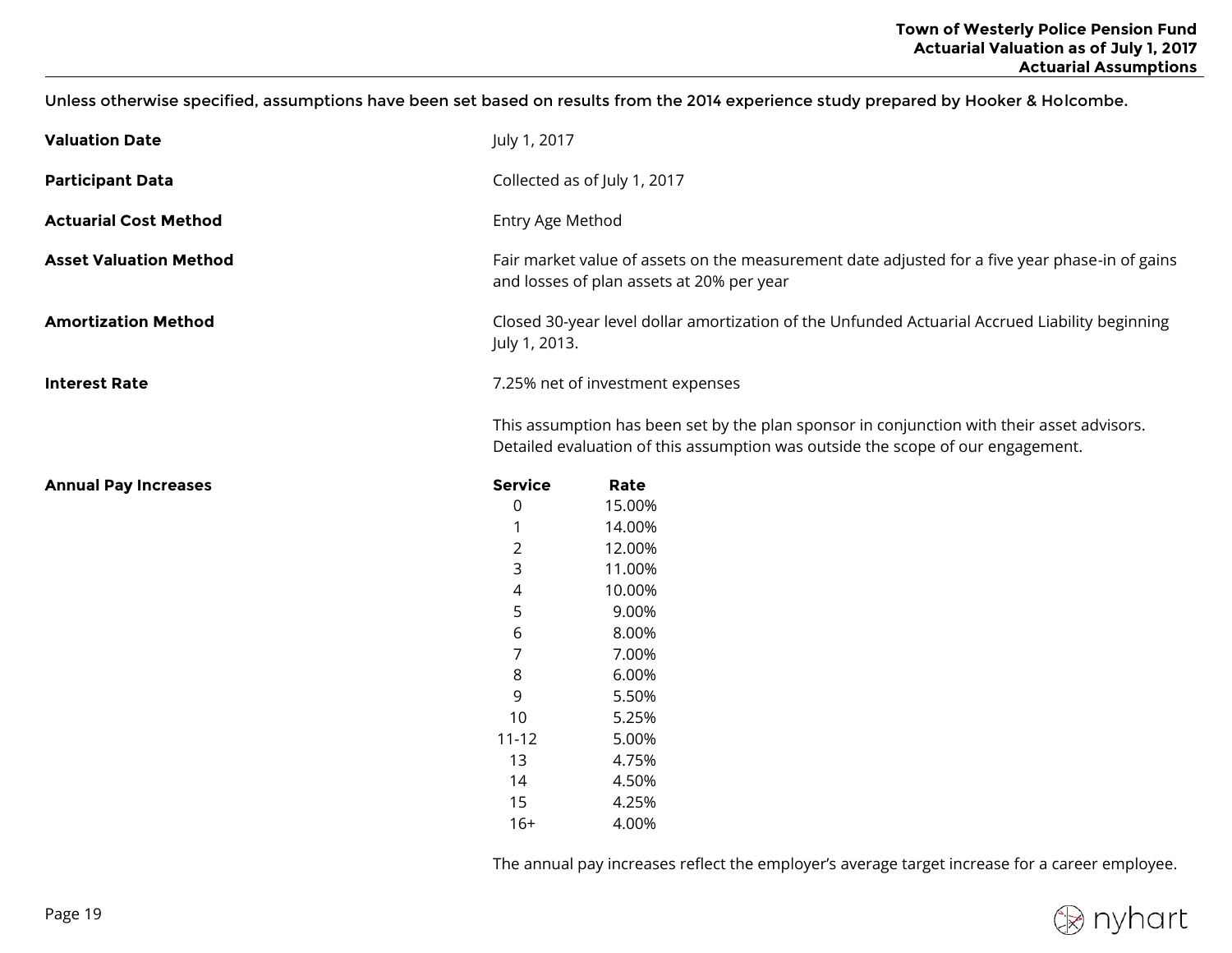| <b>Cost of Living Increases</b> | Valued explicitly |                                                                                                                                     |  |  |  |
|---------------------------------|-------------------|-------------------------------------------------------------------------------------------------------------------------------------|--|--|--|
| <b>Mortality Rates</b>          |                   |                                                                                                                                     |  |  |  |
| Healthy                         |                   | RP 2014 Mortality Table with generational improvements from 2006 using scale MP-2016                                                |  |  |  |
| Disabled                        | 2016              | RP 2014 Disabled Mortality Table with generational improvements from 2006 using scale MP-                                           |  |  |  |
|                                 |                   | As the plan is not large enough to have credible experience, mortality assumptions are set to<br>reflect general population trends. |  |  |  |
| <b>Disability Rates</b>         |                   | 33% of the 1985 Pension Disability Table Class 4 rates for males and females                                                        |  |  |  |
| <b>Withdrawal Rates</b>         | <b>Service</b>    | Rate                                                                                                                                |  |  |  |
|                                 | 0                 | 7.00%                                                                                                                               |  |  |  |
|                                 |                   | 5.50%                                                                                                                               |  |  |  |
|                                 | $\overline{2}$    | 5.00%                                                                                                                               |  |  |  |
|                                 | 3                 | 4.50%                                                                                                                               |  |  |  |
|                                 | $\overline{4}$    | 4.00%                                                                                                                               |  |  |  |
|                                 | 5                 | 3.50%                                                                                                                               |  |  |  |
|                                 | 6                 | 3.00%                                                                                                                               |  |  |  |
|                                 | 7                 | 2.50%                                                                                                                               |  |  |  |
|                                 | 8                 | 2.25%                                                                                                                               |  |  |  |
|                                 | 9                 | 2.00%                                                                                                                               |  |  |  |
|                                 | 10                | 1.75%                                                                                                                               |  |  |  |
|                                 | 11                | 1.50%                                                                                                                               |  |  |  |
|                                 | 12                | 1.25%                                                                                                                               |  |  |  |
|                                 | 13                | 1.00%                                                                                                                               |  |  |  |
|                                 | 14                | 0.75%                                                                                                                               |  |  |  |
|                                 | 15                | 0.50%                                                                                                                               |  |  |  |

16+ 0.00%

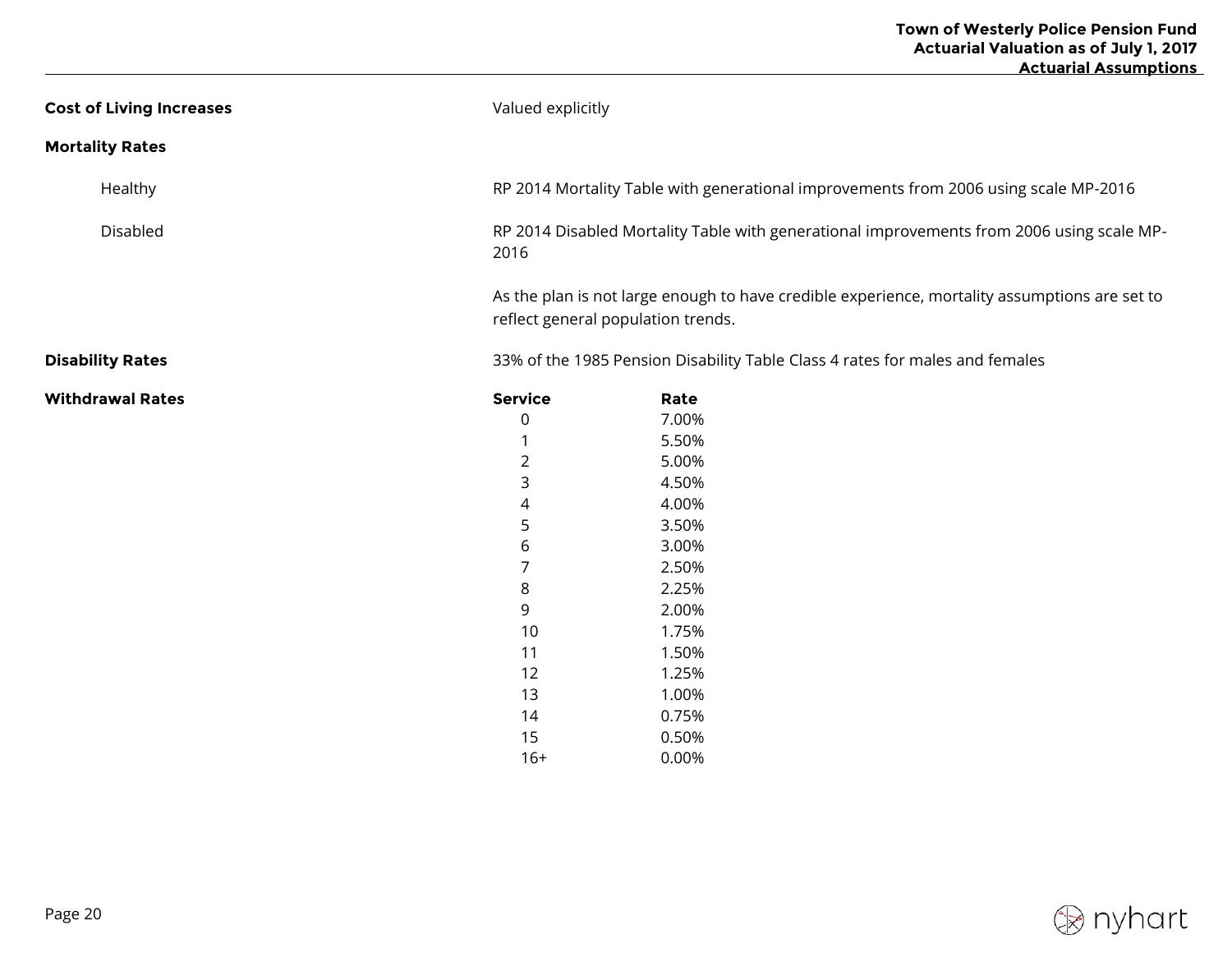**Retirement Rates** Retirement Rates **For those hired on or before July 1, 2010:** 

| Service | Rate    |
|---------|---------|
| 20-22   | 30.00%  |
| 23      | 20.00%  |
| 24-27   | 30.00%  |
| 28      | 100.00% |

For those hired after July 1, 2010:

| Service | Rate    |
|---------|---------|
| 25-27   | 30.00%  |
| 28      | 20.00%  |
| 29      | 30.00%  |
| 30      | 40.00%  |
| 31      | 100.00% |
|         |         |

trust, no administrative expenses are assumed.

For those hired after July 1, 2013, these same rates apply upon attainment of age 52.

**Marital Status and Ages 70 Marital Status and Ages** 3 years younger than husbands

**Payment Form Example 20 Alle 20 and 20 and 20 and 30 and 30 and 30 and 40 annuity for married; Single Life annuity otherwise** 

**Expense and/or Contingency Loading** Estimated annual administrative fees. As administrative expenses are not paid from the pension

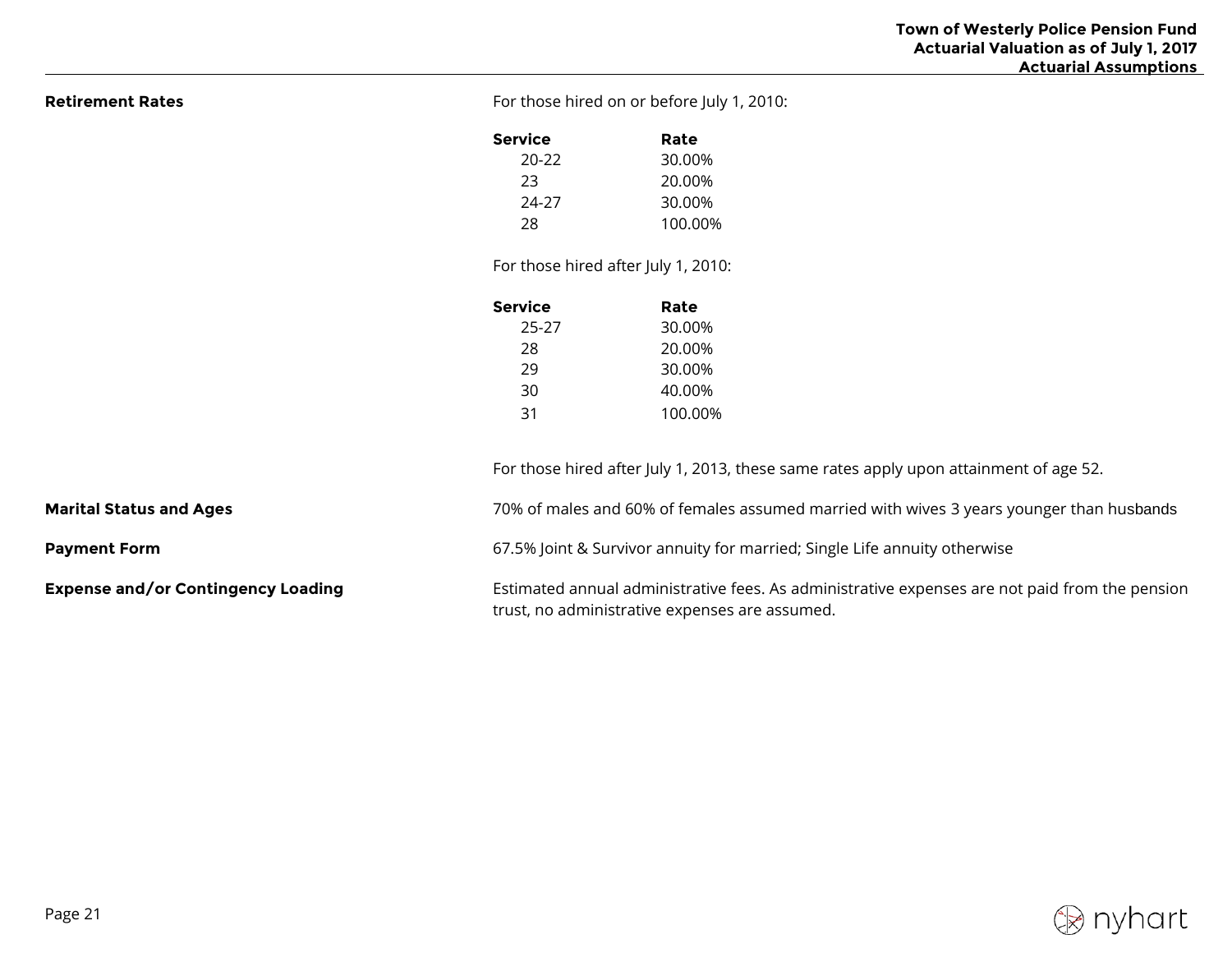The actuarial report also shows the necessary items required for plan reporting and any state requirements.

 $\checkmark$  Actuarial Recommended Contribution for Plan Year Ending June 30, 2019